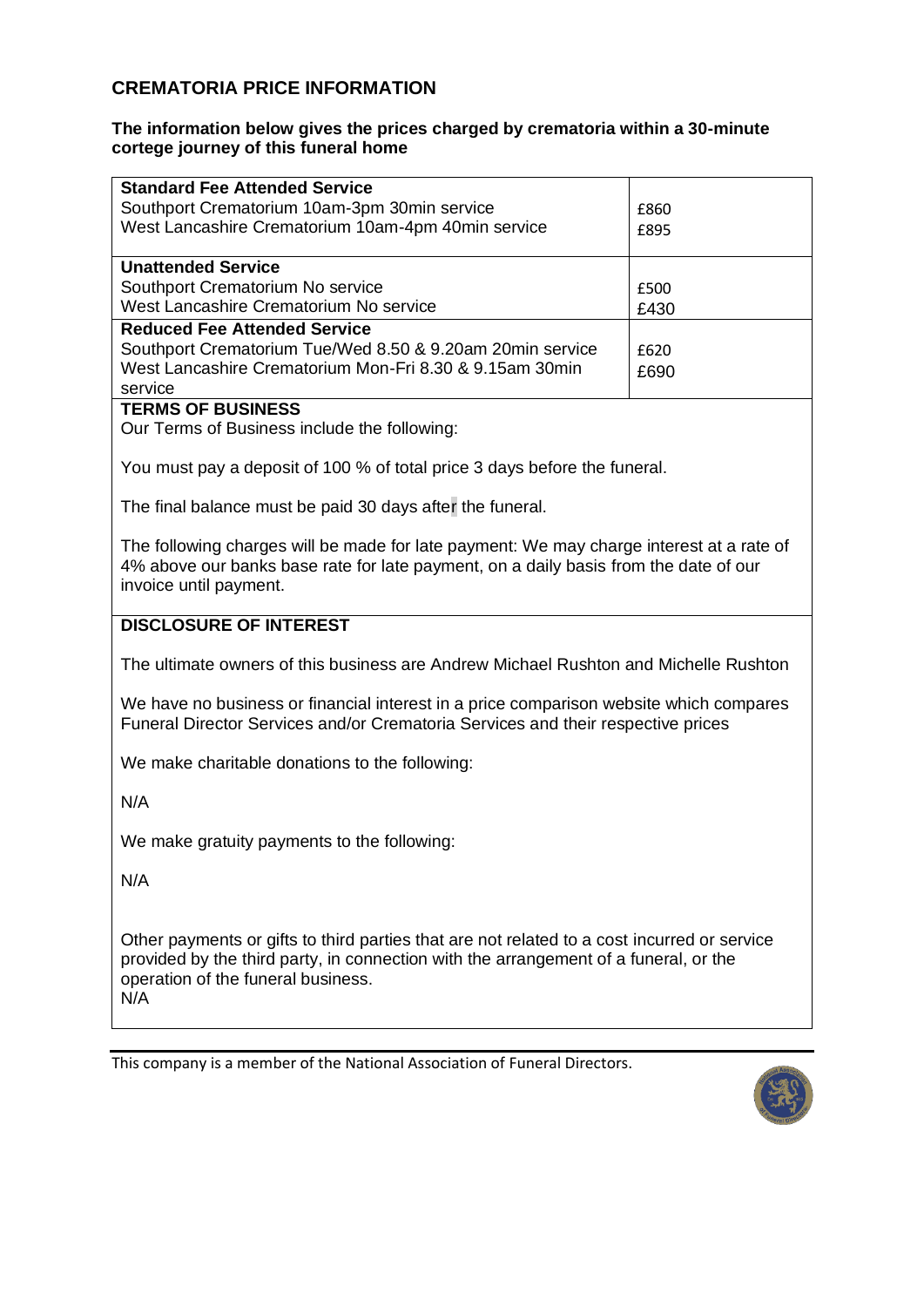#### **Our Main Services (other bespoke services are available upon request).**

### **DIRECT CREMATION – an unattended cremation service - £1295.00 fully inclusive**

This is a very popular choice for people who would like to have a simple, cost effective cremation service, without a funeral ceremony. The committal is not attended (family/friends or representatives are not able to witness this happening due to the crematorium regulations). Please be assured that our same high level of care, respect and dignity is maintained at all times.

The cost is fully inclusive, with payment required in full prior to cremation, and includes the following: -

- Our professional services.
- A face to face meeting or telephone meeting with postage of documents to complete all the necessary paperwork, including advice on registration.
- Assistance with DWP claim from the Social Fund if eligible.
- Collection of the person who has died within a 25 mile radius.
- Doctors fee (or liaison with the Coroner if necessary).
- Liaising with all third parties and completion of all necessary paperwork.
- Looking after the person who has died in a respectful and dignified manner within our funeral home.
- A Basic wood effect coffin, suitable for cremation fitted with a simple gown and frill.
- Transportation to a crematorium of our choice.
- Return of the cremated remains to our office for collection (in the container provided by the crematorium), unless being scattered at the crematorium.

Please note that there is no attendance at the crematorium or viewings of deceased with the direct cremation service.

### **SIMPLE FUNERAL SERVICE – a morning funeral service at Southport Crematorium, with our respectful service vehicle instead of a hearse - £1520.00 plus disbursements of £983.00\* - £2503.00 fully inclusive\***

**\*Coffin size must be under 30" wide or extra fee at Southport Crematorium and Doctor's fees of £164.00 removed if coroner confirmed case.**

Our Simple Funeral Service cost is fully inclusive and includes the following:

- A funeral service at Southport Crematorium **on either a Tuesday or Wednesday morning at 8.50am or 9.20am**.
- Our professional services including arrangement of funeral, completion of documentation, liaison with third parties, funeral director and all necessary personnel.
- Care of deceased including transfer into our care within a 25 mile radius, hygienic preparation, presentation, dressing in own clothes or a simple gown, use of our facilities and room of repose for viewing by appointment only.
- A Basic wood effect coffin suitable for burial or cremation, fully lined and fitted with handles and coffin plate.
- Our respectful service vehicle to transfer of the person who has died directly to the crematorium.
- A funeral director and bearers (if required) on the day of the service.
- Advice on registration and coroner's procedures.
- Advice on assistance for a funeral payment from the DWP Social fund.
- Administration of any music you require.
- Placing obituary notices in printed publications on your behalf (there is a cost from the publications companies).
- Processing and administering charity donations.
- Disbursements or third party payments made on your behalf (crematorium fee, Doctor's fee\*, minister/celebrant fee).
- Return of the ashes in the container provided by the crematorium or a resin poly urn, unless being scattered at the crematorium.
- **Please note that we DO NOT charge for viewings (by appointment) in our room of repose.**  Additional items such as floral tributes and order of service available at an extra cost – please ask.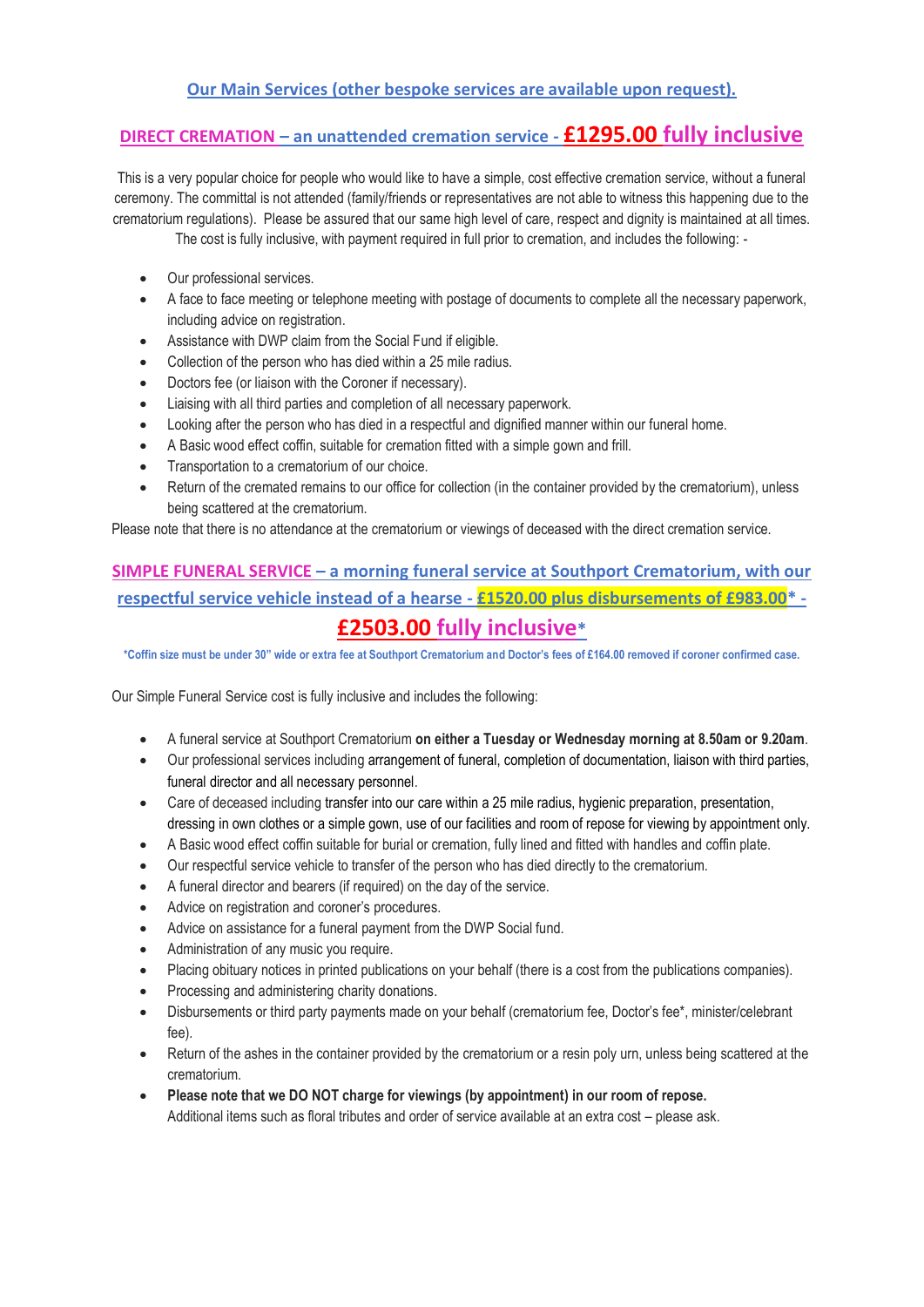#### **TRADITIONAL FUNERAL SERVICE**

## **A funeral service at Southport Crematorium at a date and time of your choice (subject to availability), with a traditional black hearse - £1810.00 plus disbursements of £1223\* - £3033.00 fully inclusive\***

**\*Coffin size must be under 30" wide or extra fee at Southport Crematorium and Doctor's fees of £164.00 removed if coroner confirmed case.**

Our Traditional Funeral Service is fully inclusive and includes the following:

- A funeral service at Southport Crematorium at a date and time of your choice (subject to availability).
- Our professional services including arrangement of funeral, completion of documentation, liaison with third parties, funeral director and all necessary personnel.
- Care of deceased including transfer into our care within a 25 mile radius, hygienic preparation, presentation, dressing in own clothes or a gown of your choice from our brochure, use of our facilities and room of repose for viewing by appointment only.
- A traditional style wood effect coffin suitable for burial or cremation, fully lined and fitted with handles and coffin plate.
- A traditional black hearse to transfer of the person who has died to the crematorium (direct to the crematorium or from a local address first and then to the crematorium).
- A funeral director and bearers (if required) on the day of the service.
- Advice on registration and coroner's procedures.
- Advice on assistance for a funeral payment from the DWP Social fund.
- Administration of any music you require.
- Placing obituary notices in printed publications on your behalf (there is a cost from the publication companies).
- Processing and administering charity donations.
- Disbursements or third party payments made on your behalf (crematorium fee, Doctors's fee\*, minister/celebrant fee).
- Return of the ashes in the container provided by the crematorium or a resin poly urn, unless being scattered at the crematorium.
- **Please note that we DO NOT charge for viewings (by appointment) in our room of repose.**

**Additional items such as limousines are available at a cost of £220.00 each**. Floral tributes, obituary notices and order of service are available at an extra cost – please ask for more information.

We also have a wide variety of coffins (traditional panelled and raised lid, solid timber, wicker, bamboo, cardboard, colourful), urns, scatter tubes, ashes caskets, memorial jewellery and other items available at an additional cost.

**THE SIMPLE AND TRADITIONAL FUNERAL SERVICES ARE FOR SOUTHPORT CREMATORIUM, FOR WEST LANCASHIRE CREMATORIUM OR MORE BESPOKE FUNERALS OR BURIALS, PRICES AND ESTIMATES ARE AVAILABLE UPON REQUEST, PLEASE ASK**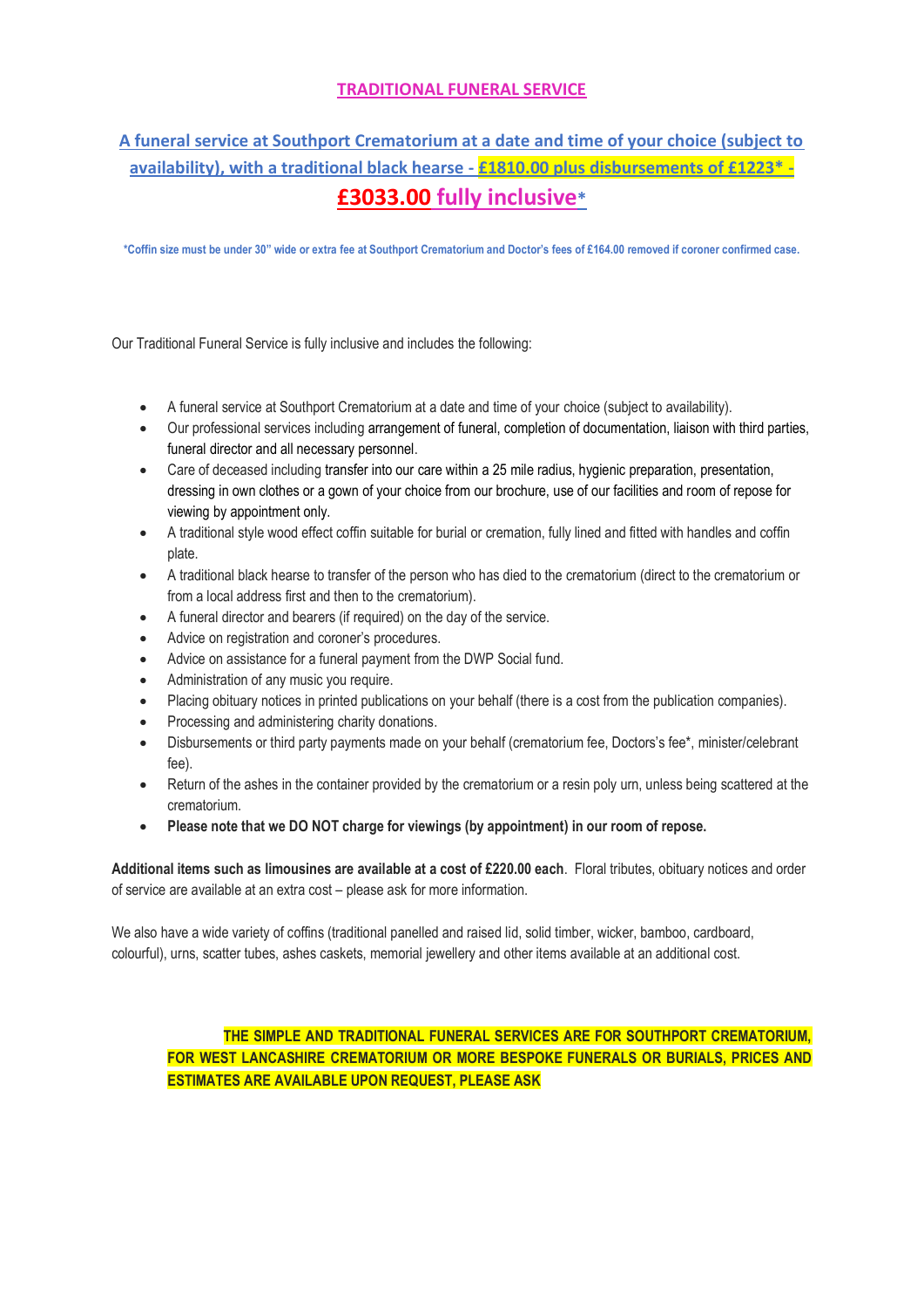# **M. Rushton Funeral Directors 2021 Price List Our Fees**

| <b>Professional Services.</b> Taking care of all necessary legal and administrative |         |
|-------------------------------------------------------------------------------------|---------|
| arrangements                                                                        | £285.00 |
| <b>Collecting and transfer</b> the deceased person from the place of death          |         |
| (normally within 15 miles) into the funeral director's care                         | £150.00 |
| <b>Care of Deceased</b> person before the funeral in appropriate facilities.        |         |
| The deceased person will be kept at the funeral director's                          | £645.00 |
| Embalming (only if required, prior to approval from client)                         | £95.00  |
| Coffin home overnight prior to funeral using service vehicle (£400 if hearse)       | £170.00 |
| <b>Traditional hearse and staff</b>                                                 | £400.00 |
| Service vehicle on funeral instead of hearse                                        | £150.00 |
| <b>Limousine or Wheelchair vehicle</b>                                              | £220.00 |
| Executive Car                                                                       | £150.00 |
| Extra Mileage (over 25 miles) price per mile (per vehicle).                         | £1.50   |
| Saturday Funeral (where possible) extra cost                                        | £450.00 |
| <b>Specialty Hearse PRICE ON REQUEST</b>                                            |         |
| NO CHARGE FOR VIEWINGS (BY APPOINTMENT ONLY)                                        |         |

#### **Coffin lined and fitted, with handles and plate, with gown if required at no extra cost.**

| Basic Foil veneer low emissions board coffin     | £290.00                       |
|--------------------------------------------------|-------------------------------|
| *Oak & Elm Foil Veneer Flat Lid                  | £380.00                       |
| *Oak Wood Veneer Flat Lid                        | £430.00                       |
| *Oak Wood Veneer Raised Lid                      | £530.00                       |
| *Oak Wood Veneer Panelled Sides                  | £530.00                       |
| *Oak Wood Veneer Raised Lid & Panelled Sides     | £580.00                       |
| *Mahogany Wood Veneer Flat Lid                   | £450.00                       |
| *Mahogany Wood Veneer Raised Lid & paneled Sides | £600.00                       |
| *Last Supper Coffin Solid Wood                   | £1910.00                      |
| *Solid Oak Sculptured                            | £1350.00                      |
| *Solid Oak Framed                                | £1560.00                      |
| <u>*Solid Mahogany Sculptured</u>                | £1400.00                      |
| <u>*Solid Mahogany Framed</u>                    | £1610.00                      |
| *Solid Oak Casket                                | £1960.00                      |
| *Solid Mahogany Casket                           | £1960.00                      |
| <b>Willow Coffins</b>                            | start from £800.00 price tbc  |
| <b>Bamboo Coffins</b>                            | start from £800.00 price tbc  |
| <b>Cardboard Coffins</b>                         | start from £520.00 price tbc  |
| <b>Colourful Coffins</b>                         | start from £950.00 price tbc  |
| American style caskets                           | start from £1950.00 price tbc |

\* from our usual coffin brochure

**If a child under 16 years, no charge for professional services or care of deceased, coffin price tbc.**

**DIRECT CREMATION £1295, SIMPLE FUNERAL £2503, TRADITIONAL FUNERAL £3033 ALL INCLUSIVE**